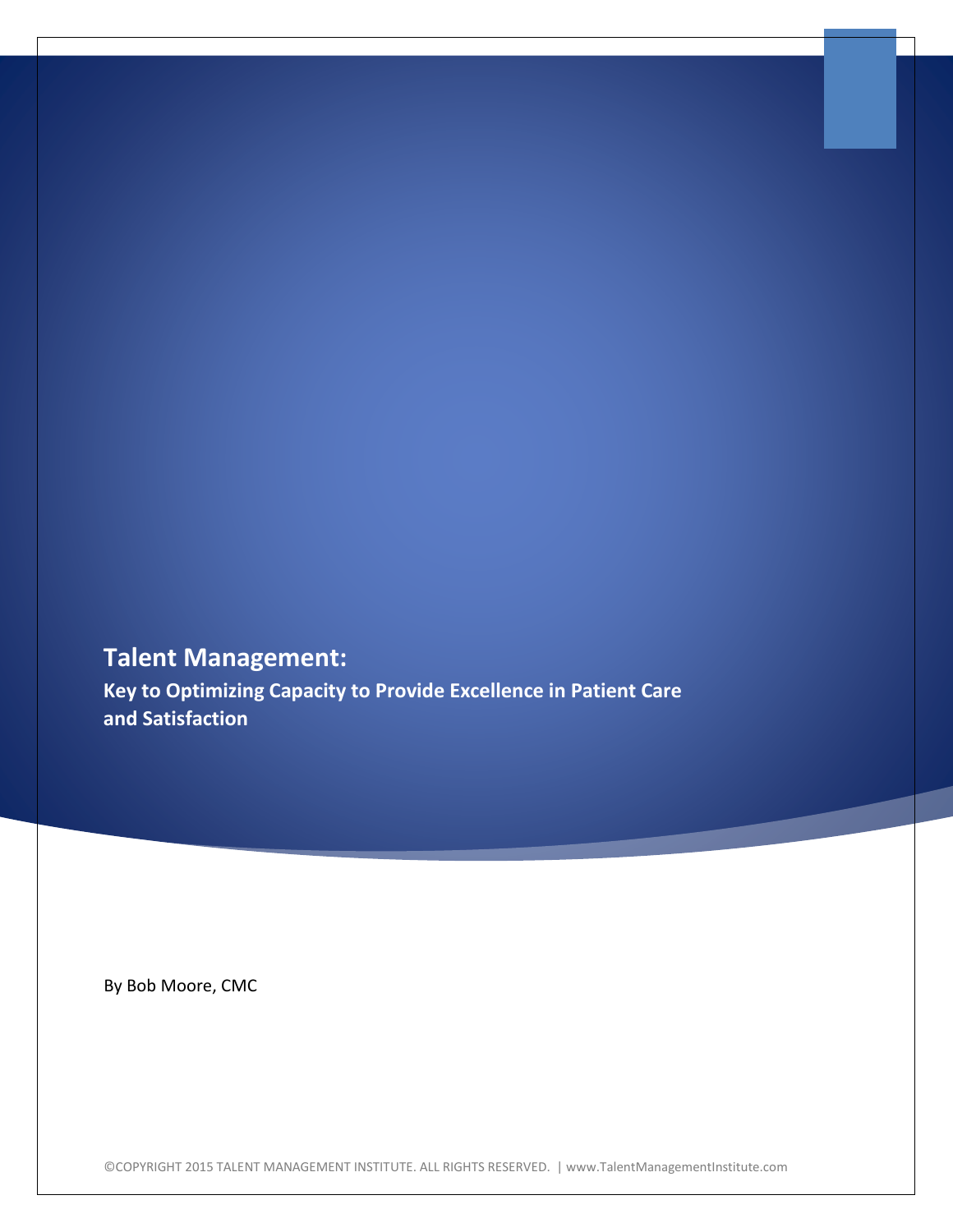## **Talent Management: Key to Optimizing Capacity to Provide Excellence in Patient Care and Satisfaction**

By Bob Moore, CMC

## **The Focus on Patient Satisfaction**

Patient satisfaction is a key determinant of quality of care and an important component of pay-forperformance metrics. Under the CMS Hospital Inpatient Value-Based Purchasing (HIVBP) program, Medicare reimbursements are linked to patient satisfaction and surveys completed by patients. Under regulatory requirements, health care providers must publically report CAHPS survey results to show patient perceptions of their care. Providers that focus on improving patient satisfaction improve their reputation, market share and optimize their reimbursements under the value-based purchasing framework.



## **Nurses Are the Difference**

Nurses are the cornerstone of hospital care delivery and the hospital's most costly and valuable resource; their efficiency and effectiveness are central to any effort to maximize patient safety or minimize costs. Studies indicate the following elements limit the time nurses can spend in direct patient care and contribute to inefficiencies and stress for nurses:

- 1. Inefficient work processes and physical designs,
- 2. Gaps in technology infrastructure,
- 3. Unsupportive organizational cultures,

These elements also contribute to nurse burnout, which, in turn, hinders the recruitment and retention of nurses. Every patient interaction with a nurse now has the ability to affect hospital revenue. It's the patients' perception of care that will matter and nurses can sometimes influence that perception in positive ways through their dialogue. Now more than ever before,

nurses must master superior interpersonal skills and personal effectiveness, and demonstrate high levels of patience and compassion. Your nurses must be fully engaged top talent. Research consistently shows that Top Talent exceeds the performance of average workers by at least 25%. In some cases, the differential was 100%! A stable workforce of Top Talent can be your primary competitive advantage.

## **The Reality: Disengagement and Turnover**

While fully engaged top talent is the ideal, it is far from the reality. The results of most hiring practices are ineffective! Here are the current statistics to back that up:

- 46% of all new hires fail within the first 18 months.
- Of the remaining 54% that remain employed, 45% are rated as fair to marginal.
- 66% of hiring managers regret their decisions within the first year.
- Only 19% of all new hires are considered to be a universal success.
- Only 13% of new hires rate themselves as actively engaged and 64% say they are disengaged.
- As many as 24% say they are actively disengaged, have no passion for what they do on a daily basis, and are actually spreading illwill and discontent.

Turnover—when workers leave the organization results in the loss of human capital and their knowledge, skills and abilities. Turnover is also the significant cause of . . .

- Lost productivity, collaboration and innovation
- Lower employee morale and increased workload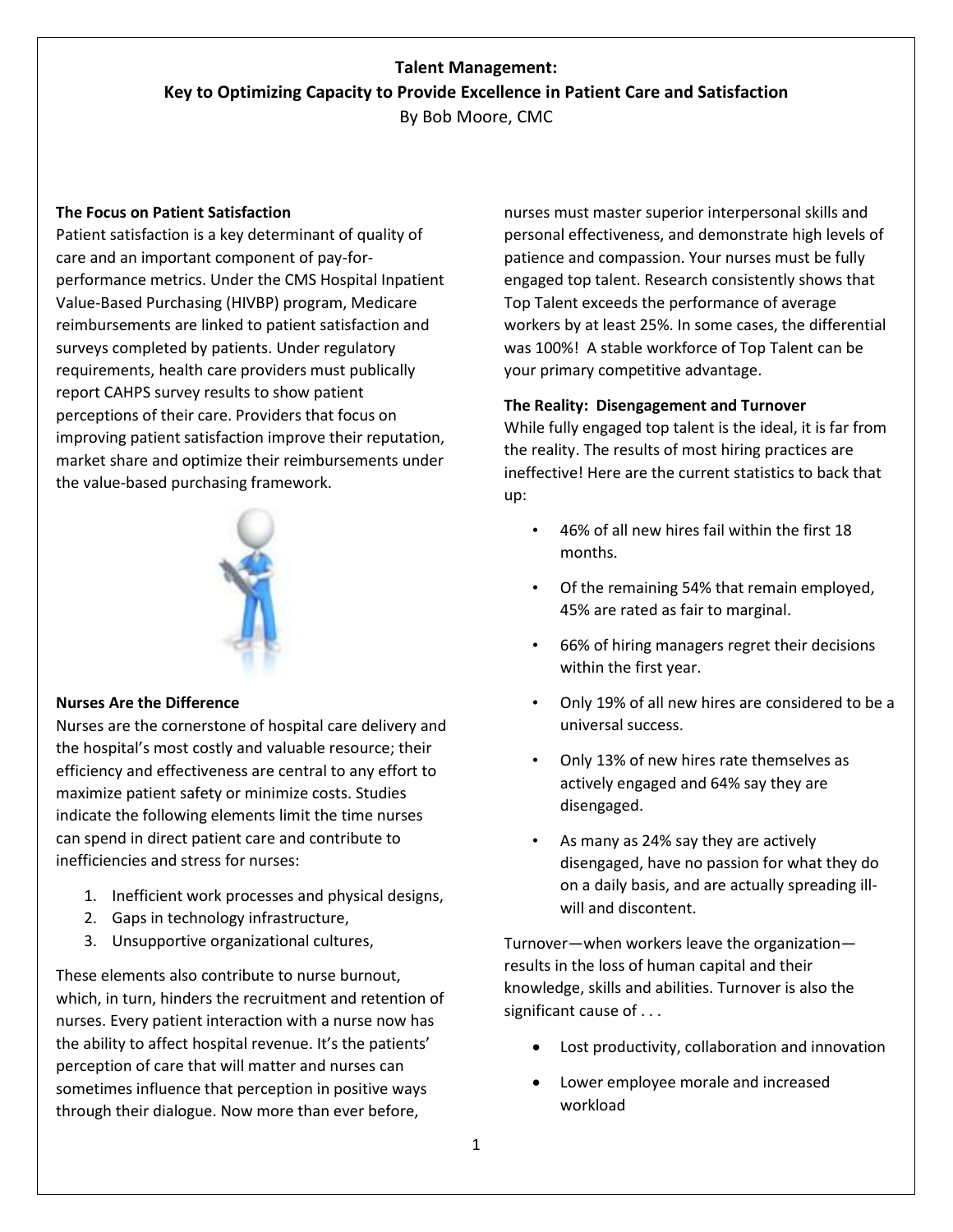- Additional HR and managers' time to . . .
	- o out-process departing employees,
	- o reorganize remaining work,
	- o source their replacement,
	- o interview candidates,
	- o prepare offers, and
	- o orient new employees.

This is particularly critical for nursing positions that significantly influence patient care and satisfaction. For these reasons, effective talent management is the key to optimizing the capacity to enhance levels of patient care and satisfaction.

## **What is Talent Management?**

Talent management is based on a senior management team's commitment to hire, develop and retain talented employees. It comprises all of the work processes and systems that are related to attracting good people who can be turned into Top Talent. **Imagine . . . what it would do to measurable results to have a healthcare team of fully engaged Top Talent executing your organization's strategy—every day!**



## **Job-Talent Fit**

Effective talent management is an integrated system that matches talent with the job - **the Job-Talent Fit process**. It begins by fully understanding the job, the primary reasons it exists and the measurable accountabilities expected from anyone in that job. If a job could talk, we could hear precisely what is required to achieve superior performance, telling us about the  $\ldots$ 

- $\triangleright$  Knowledge a person needs,
- $\triangleright$  Personal attributes required to drive success,
- $\triangleright$  Rewards for superior performance,
- $\triangleright$  Hard skills vital for the job,
- $\triangleright$  Behaviors necessary to perform at peak levels, and
- $\triangleright$  Intrinsic motivators.

But jobs can't talk. Instead, we must rely on a process that is objective enough to remove the natural biases of hiring managers and recruiters—any unfair preferences or dislikes. Otherwise, the results will be a flawed decision because their blind spots and blinders will cloud their judgment to understanding the true job requirement.

The next step is to administer a **Talent Report** to the finalists for the position and determine the degree of fit with a **Gap Report**. The Gap Report becomes the basis for the onboarding and individualize development plan for new hires.

In summary, an effective hiring system need not be complicated, frustrating or costly. Rather increasing costs, a well-designed hiring system not only lowers costly turnover, but assures that you hire good people who can be turned into fully engaged top talent.

## **Empowerment**

Surveys show that far too many nurses feel powerless in their jobs, unable to act autonomously or even have a voice in the policies that affect them**.** A stud[y published](http://journals.lww.com/jonajournal/Abstract/2014/04000/Structural_Empowerment_of_Clinical_Nurse_Managers.9.aspx)  [in 2014 in the Journal of Nursing Administration,](http://journals.lww.com/jonajournal/Abstract/2014/04000/Structural_Empowerment_of_Clinical_Nurse_Managers.9.aspx) found only moderate levels of empowerment among 140 clinical nurse managers at one large health care system in the northeast. And studies conducted between 1990 and 2009 concluded that, "The empowerment of nurse managers correlated positively with job satisfaction, perceived organizational support, role satisfaction, and managerial self-efficacy, and correlated negatively with emotional exhaustion and own health outcomes."

The problem with powerlessness within the *nursing profession* is clear; it creates job dissatisfaction, stress, and burnout. It can lead to ineffective nursing management that compromises patient safety. And it's incompatible with today's increasing emphasis on multi-disciplinary care, where collaboration is key.

One of the most important traits of empowered leaders is that they are facilitators of change. They feel capable of identifying areas that need improvement and work to bring about transformation.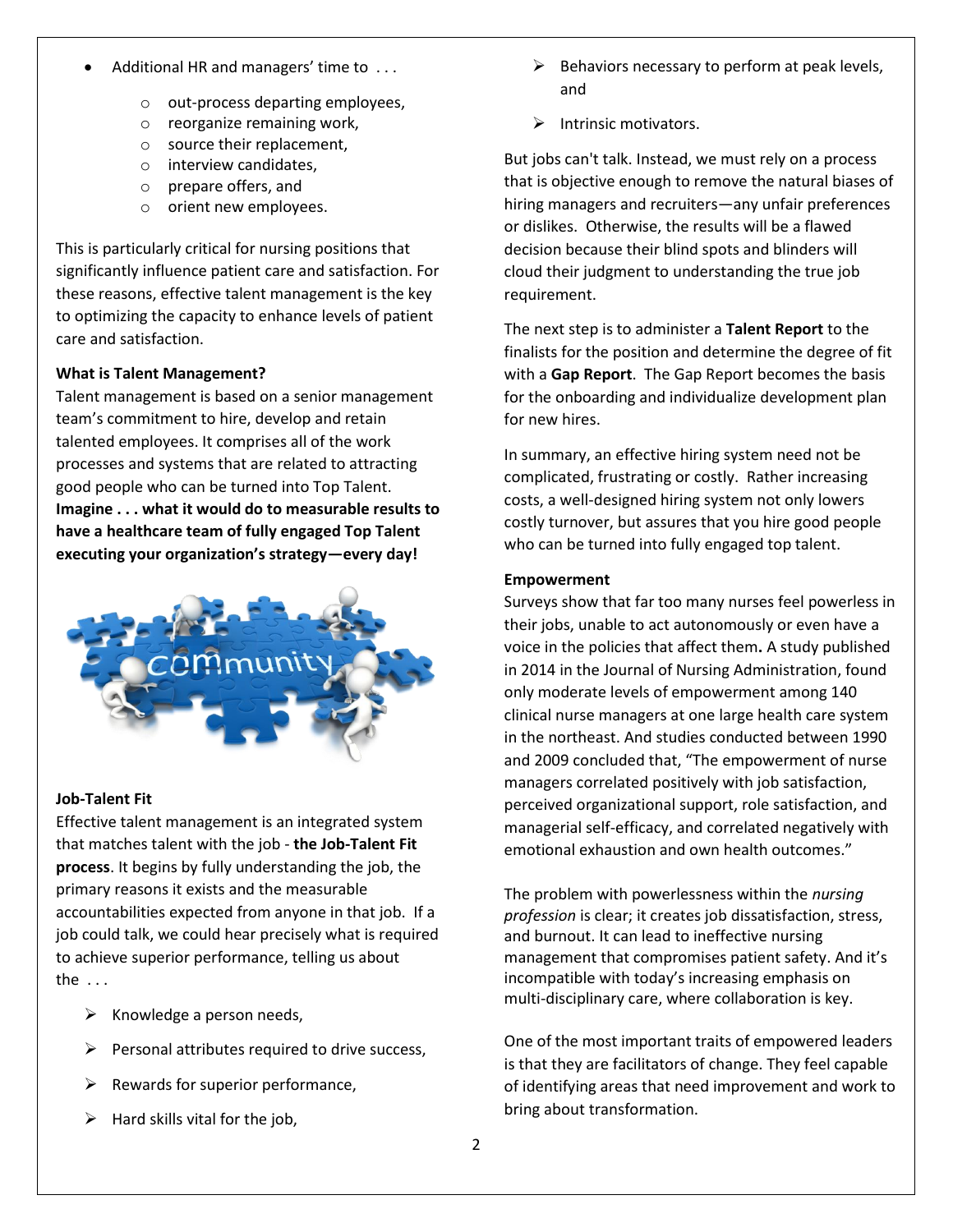## **The Dark Secret:**

#### *The Rest of the Talent Management Story*

After successfully discovering good people through an effective hiring process, development is the next step. But first, I must warn you about the "Dark Secret of HRD," which means that your organization is almost certainly wasting most of the money you invest in learning and development.

The reality is most training does not "stick." In their book, *Transfer of Training: Action-Packed Strategies to Ensure High Payoff from Training Investments*, Mary Broad and John Newstrom report most of the investment in organizational training and development is wasted. Well over 80%, by some estimates, of the knowledge and instruction gained in training is not fully applied on the job. They recommend that improving transfer of training by taking action before, during and after training events become HRD's top priority.

#### **Myths and Realities**

Here are three myths and realities that can derail your training and development programs and prevent your good people from becoming top talent:

#### **Myth #1**

When employees have skill deficits, invest in the best training you can find, and your performance will be "corrected."

#### **Realty #1**

Without sponsored follow-through reinforcement, application, feedback, encouragement and accountability, as much as 90% of classroom instruction doesn't "stick" in the workplace. This lack of followthrough results in \$50 to \$100 billion being wasted every year in the U.S. alone.

#### **Myth #2**

If people value what they learned in training, they'll do it on the job.

## **Realty #2**

The second reality is about what really happens in the

workplace. People deal with everyday situations out of habit. Under pressure, habits trump newly introduced skills and most of the time, people won't use a newly learned skill until it's ingrained. Failing to follow through with structured reinforcement means most participants will return to their old habits.

## **Myth #3**

If motivated people learn what to do in training, they'll begin using the desired skills consistently after they return to work.

#### **Realty #3**

What people take away from the classroom is mainly knowledge and familiarity, not skill. To ingrain any skill, routine, habit or behavior pattern, you have to perform the corrected action again and again to stimulate the brain cells involved to interconnect. It has to do with brain science—what actually happens in the brain when someone ingrains a new skill. A new neural network must be established before someone will consistently perform the skill.

## **The Real Issue**

Education, experience and technical skills are not enough to excel. The know-how we acquired in higher education or on-the-job training helps us perform in specific roles, but that's not enough. To address the myths and realities, your training and development processes must address the following three factors:

- 1. Personal strengths and people skills are CORE to a person's success. If you're not helping the people in your organization work on these core skills, that omission can derail their performance.
- 2. Knowing is NOT the same as doing. Technical skills, education and experience are not enough to excel.
- 3. Creating a new habit means REWIRING the brain. In order for any behavior pattern to become habitual, the brain needs to be wired for it.